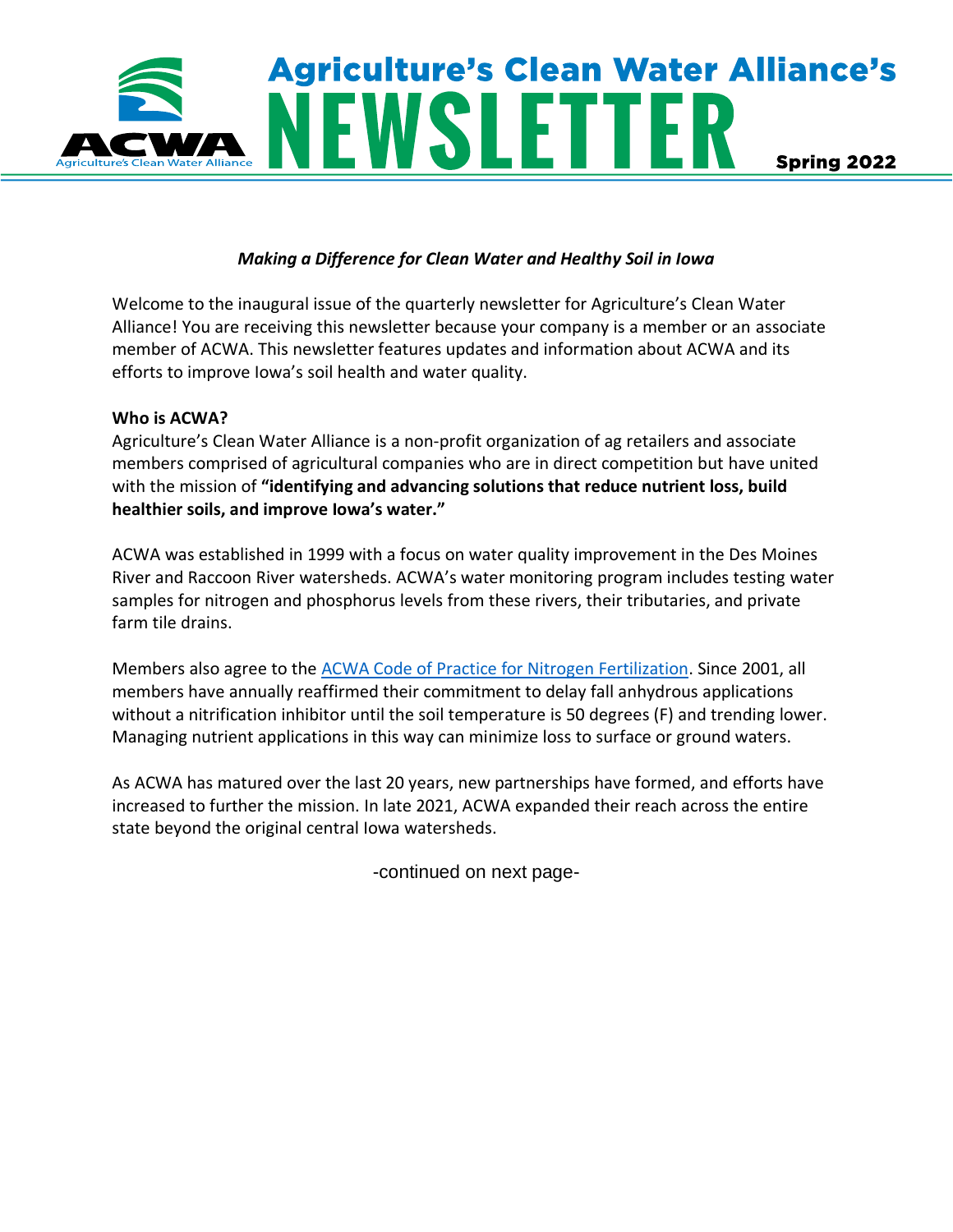



# **Making a Statewide Impact**

Current ACWA members have offices or branches in locations across approximately threefourths of Iowa, so it made sense to expand ACWA outreach to the remaining geographic areas of the state in 2021.

ACWA members encourage farmers and landowners to adopt agricultural conservation practices for reduced nutrient runoff into rivers and streams, improved soil fertility, and reduced erosion. A key component of ACWA is that customers of members remain profitable while adopting practices that fit their farm management systems. Such practices include no-till or strip-tillage, and cover crops. For practices such as bioreactors, saturated buffers and more, ACWA helps to connect farmers to financial assistance programs.

Additionally, ACWA is expanding its water monitoring program to other Iowa watersheds. It is partnering with several municipalities including the City of Des Moines and City of Cedar Rapids, as well as several watershed improvement groups to collect water quality data in key watersheds that are a part of the Iowa Nutrient Reduction Strategy. The ACWA water monitoring program and the importance of bringing all stakeholders to the table to improve Iowa waters will be featured in future newsletters.